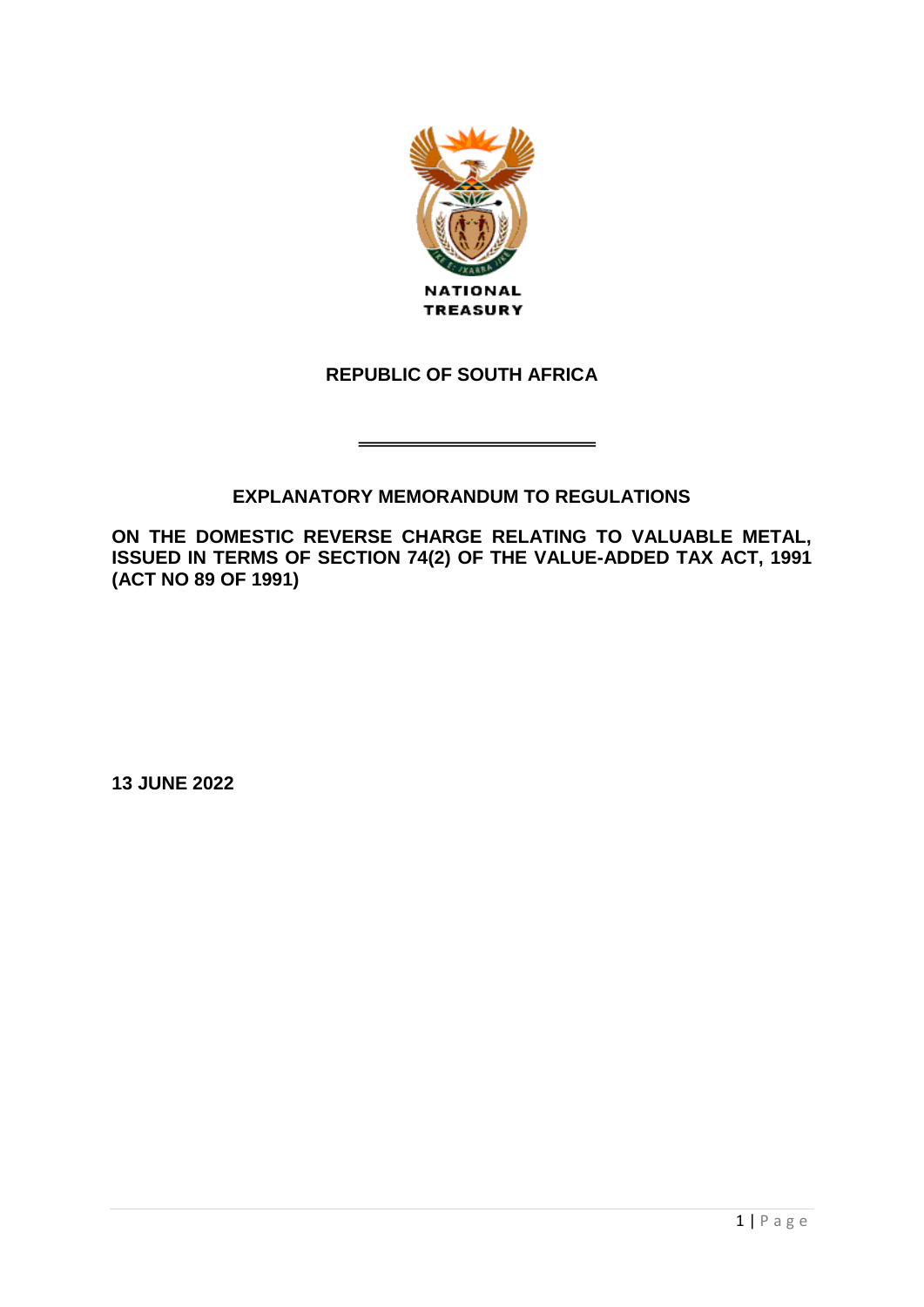# **EXPLANATORY MEMORANDUM TO REGULATIONS ON DOMESTIC REVERSE CHARGE RELATING TO VALUABLE METAL, ISSUED IN TERMS OF SECTION 74(2) OF VALUE-ADDED TAX ACT, 1991 (ACT NO. 89 OF 1991)**

## **1. BACKGROUND**

## **1.1 VAT system in general**

Generally, the VAT system makes provision for persons that meet the requirements (referred to as vendors) to register for and to charge and collect VAT on the supply of goods or services. The mechanism of charging, collecting and paying the VAT to the Government is based on self-assessment, which allows the vendor to determine its liability or refund of VAT. It adopts a subtractive or credit input method that allows the vendors to deduct the VAT incurred on enterprise expenses (input tax) from the VAT collected on the supplies made by the vendor (output tax). The vendor may deduct the VAT paid during the preceding stages of the production and distribution chain (that is, the burden of the VAT is on the final consumer whilst maintaining neutrality in the business chain). The subtractive method also serves as a reliable method of accounting to ensure that the VAT is paid on every transaction.

In essence, the characteristics of the VAT system is that the final consumers pay the VAT, VAT is levied on every taxable supply, vendors collect the VAT at each stage, and the allowable input tax is deductible by vendors.

A tax invoice is critical to the VAT system. The purpose of a tax invoice is to reflect information on the VAT rate applicable, to enable a vendor to prove their right to deduct input tax, and most importantly, it also allows the tax authority to cross-check the transactions, i.e. that what is reflected by the seller is the same as what is in possession of the recipient. The tax authority is able to verify that the VAT charged by the supplying vendor and the input tax deduction by the recipient vendor match. However, if the tax periods of the vendors are different or, for example, the vendor deducting the input tax makes the deduction in a later tax period, the tax authority can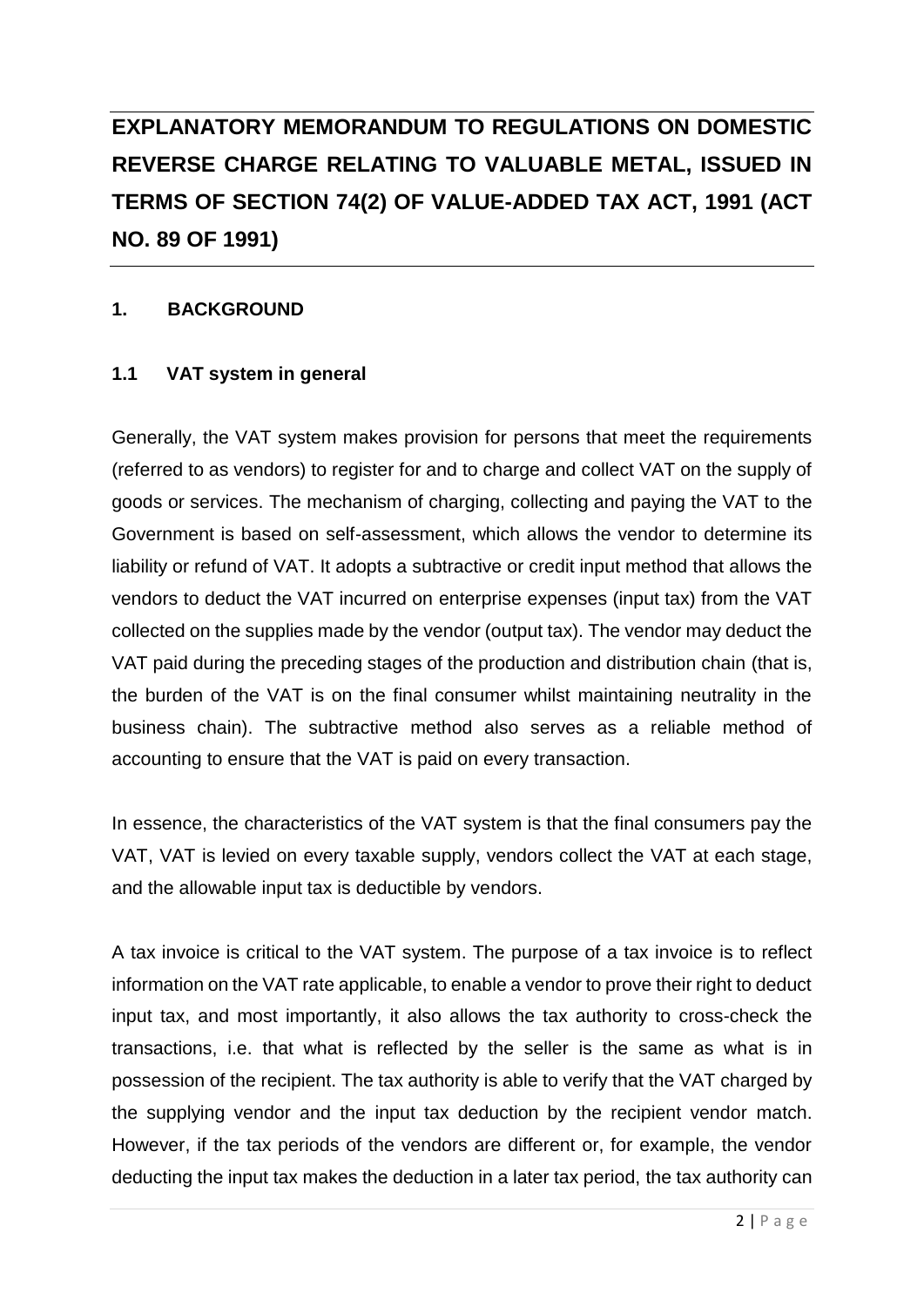only verify the information on whether the input tax deducted has been remitted to the tax authority, *post facto*.

## **1.2 Previous VAT fraud scheme in respect of second-hand goods constituting gold**

Although the general VAT system subscribes to the canons of taxation and best practice of VAT principles, VAT on second-hand goods, particularly second-hand gold, was and still is a target of abusive and fraudulent activities. The *post facto* verification of VAT charged against VAT deducted has led to the South African Revenue Service (SARS) having challenges in curbing these malpractices.

It came to Government's attention that while a deduction of notional input tax on the acquisition of gold jewellery by VAT vendors from non-VAT vendors was allowed, in practice this provision significantly contributed to creating an enabling environment to obtain fraudulent input tax deductions. Jewellery is smelted along with gold coins and illegally acquired raw gold.

As a result, in 2014, changes were made to the definition of "*second hands goods*" in the VAT Act to the effect that vendors were excluded from obtaining the notional input tax on second-hand goods containing gold, unless such goods were re-sold in the same or substantially the same state as they were bought in.

## **2. REASONS FOR CHANGE**

Government has identified a new *modus operandi* used by vendors to extract undue VAT refunds from the *fiscus*. These vendors have moved away from making fictitious input tax deductions (resulting in VAT refunds) under the pretence that the goods are second-hand goods, containing gold. Instead, various fictitious businesses are registered for VAT purposes as vendors and required documentation is fabricated. These vendors acquire and supply Krugerrands, illegal gold, etc. These types of goods are introduced into the production and distribution chain to manufacture mainly gold in the form of jewellery, bars, blank coins, ingots, buttons, wire, plate, granules, in a solution, residue or similar forms, for export purposes. These vendors diligently submit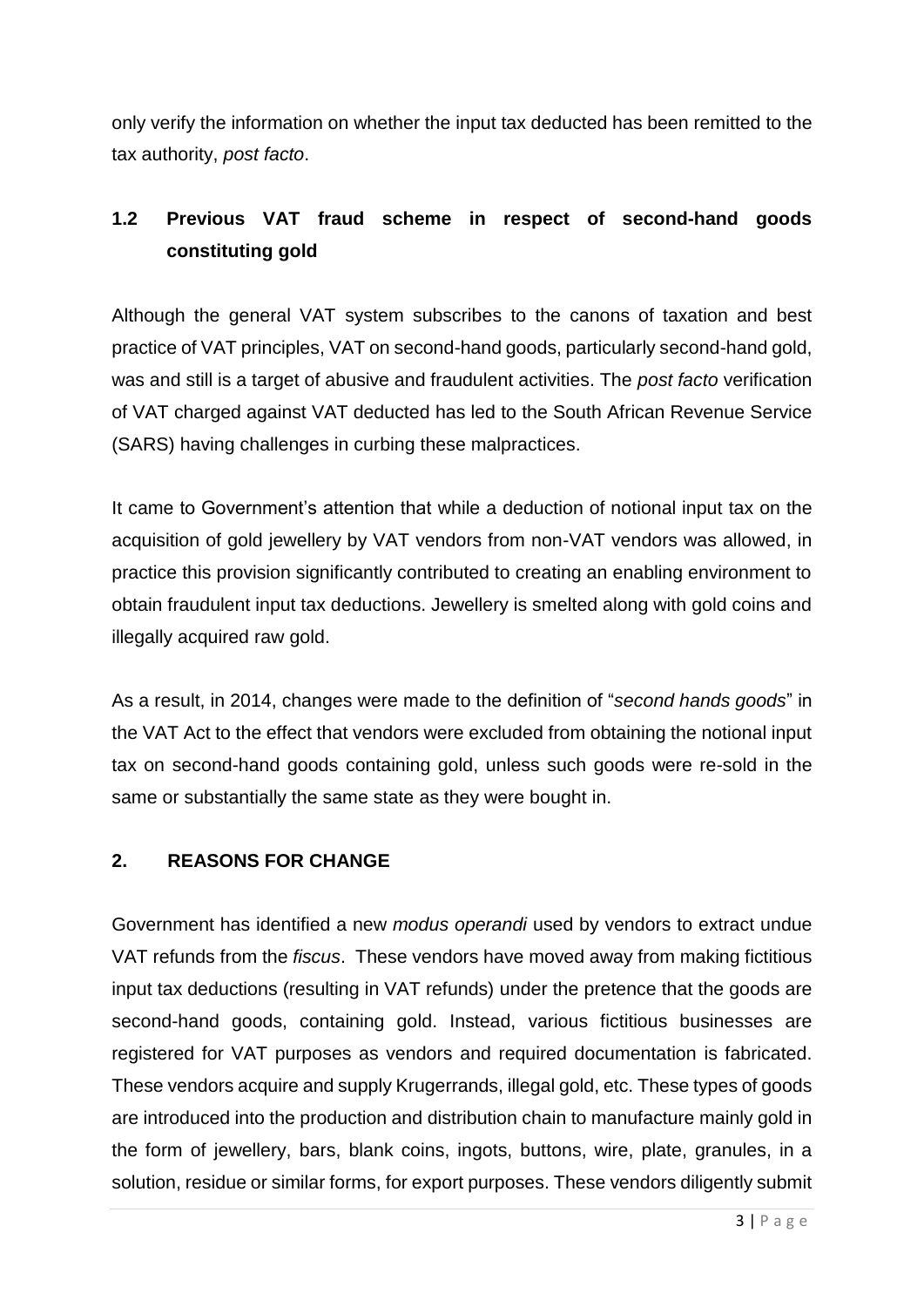VAT returns that, in most cases, reflect minimal amounts of VAT payable to SARS, but large amounts of VAT refunds are claimed when the gold in the form of jewellery, bars, blank coins, ingots, buttons, wire, plate, granules, in a solution, residue or similar forms are exported.

More specifically, these vendors utilise "invoice-farms" to create a paper trail to authenticate and re-characterise the supply of Krugerrands, illegal gold, etc. and VAT at the standard rate is charged, i.e. a deliberate and purposeful misrepresentation of the nature, type and origin of the gold obtained from the Krugerrands, illegal gold, etc. Further, numerous other fraudulently registered vendors are interposed between the initiating vendor supplying the Krugerrands, illegal gold, etc. and the last vendor that acquires the gold in the form of jewellery, bars, blank coins, ingots, buttons, wire, plate, granules, in a solution, residue or similar forms (at the standard rate) and exports them at the zero rate, whilst deducting input tax and claiming a VAT refund. This VAT refund may then be effectively shared with the other interposed vendors in the production and distribution chain.

Due to the interposing of numerous vendors, i.e. the creation of multiple layers, between the initiating vendor and the vendor that ultimately undertakes the exports, it is very difficult for SARS to detect at which stage the fraudulently re-characterised goods and fabricated documentation entered the production and distribution chain to supposedly manufacture goods containing gold, in the form of jewellery, bars, blank coins, ingots, buttons, wire, plate, granules, in a solution, residue or similar forms.

The overall scheme is therefore aimed at effectively capturing the VAT refund at the final stage of the production and distribution chain, where input tax is deducted on the acquisition of the goods containing gold, in the form of jewellery, bars, blank coins, ingots, buttons, wire, plate, granules, in a solution, residue or similar forms and output tax is declared at the zero-rate by the vendor that undertakes the export of these goods.

The estimated financial impact of the above-mentioned schemes is estimated at billions of rands a year.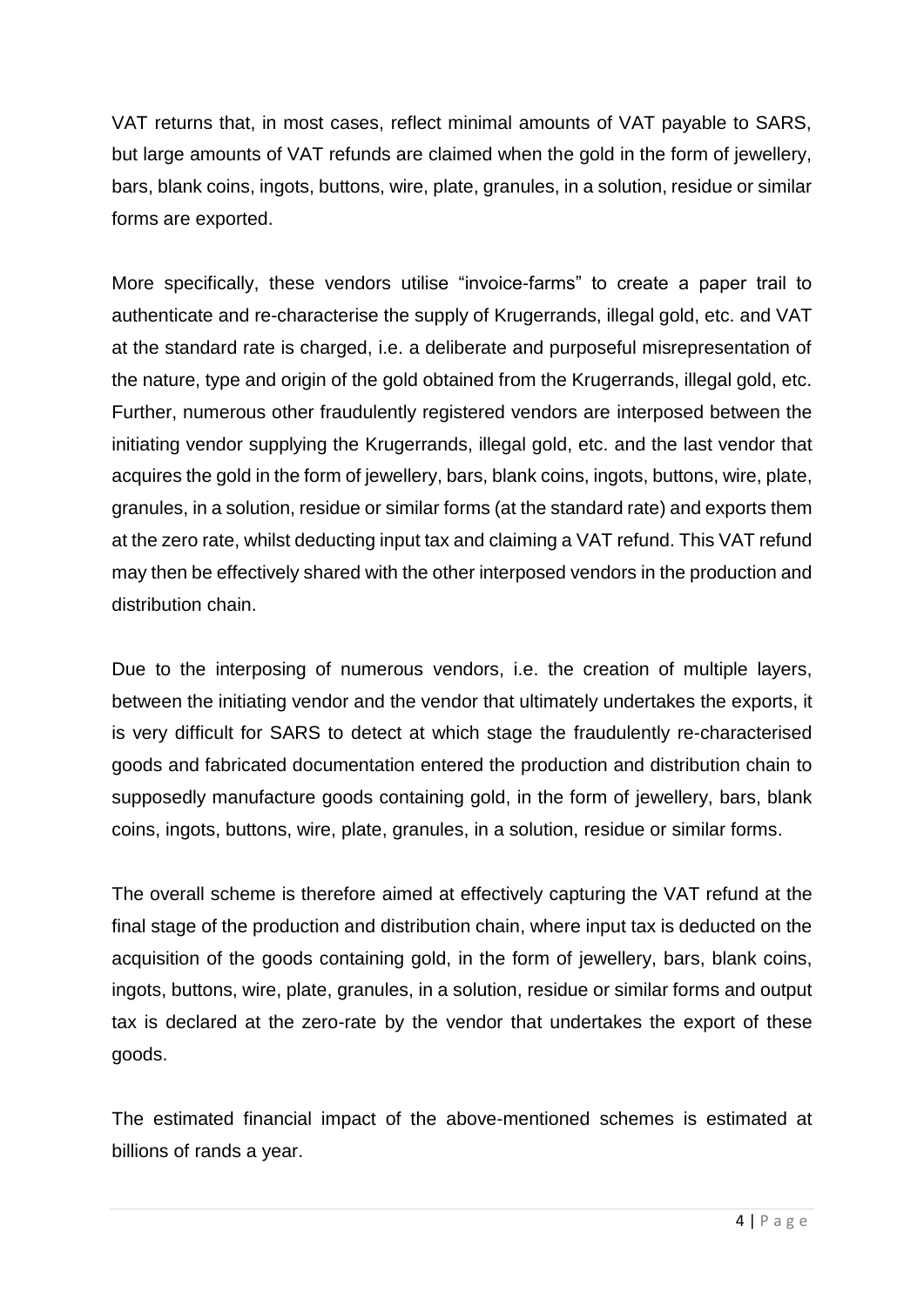#### **3. PROPOSAL**

1

#### **3.1 Measures adopted by other jurisdictions to curb VAT fraud schemes**

Other jurisdictions that experienced the above-mentioned similar types of fraudulent activities and schemes introduced the concept of a Domestic Reverse Charge Mechanism on goods and services that are prone to abuse and malpractice.

## *Australia – Reverse Charge in the Valuable Metals Industry<sup>1</sup>*

With effect from 1 April 2017, Australia introduced a mandatory reverse charge that applies to business-to-business transactions of valuable metals. This applies to sales between Goods and Services Tax (GST)-registered suppliers and GST-registered purchasers on all taxable supplies of gold, silver or platinum. A reverse charge transaction makes the purchaser responsible for remitting GST, rather than the supplier. It makes it easier and faster for businesses in the valuable metal industry to meet their GST and reporting obligations.

## *United Kingdom – Domestic Reverse Charge Procedure <sup>2</sup>*

In the United Kingdom (UK), the VAT domestic reverse charge procedure is an anti-fraud measure designed to counter criminal attacks on the UK VAT system by means of sophisticated fraud. The reverse charge only applies to supplies where:

- those supplies are specified supplies of goods or services as set out in section 3 of the UK VAT Act.
- the customer is registered or liable to be registered for UK VAT.
- the customer is buying the goods or services for a business purpose.

<sup>1</sup> [\(https://www.ato.gov.au/Business/GST/In-detail/Rules-for-specific-transactions\)](https://www.ato.gov.au/Business/GST/In-detail/Rules-for-specific-transactions) accessed 17 January 2020.

<sup>&</sup>lt;sup>2</sup> [\(https://www.gov.uk/vat\)](https://www.gov.uk/vat) Domestic reverse charge procedure (VAT Notice 735); Published 27 April 2015.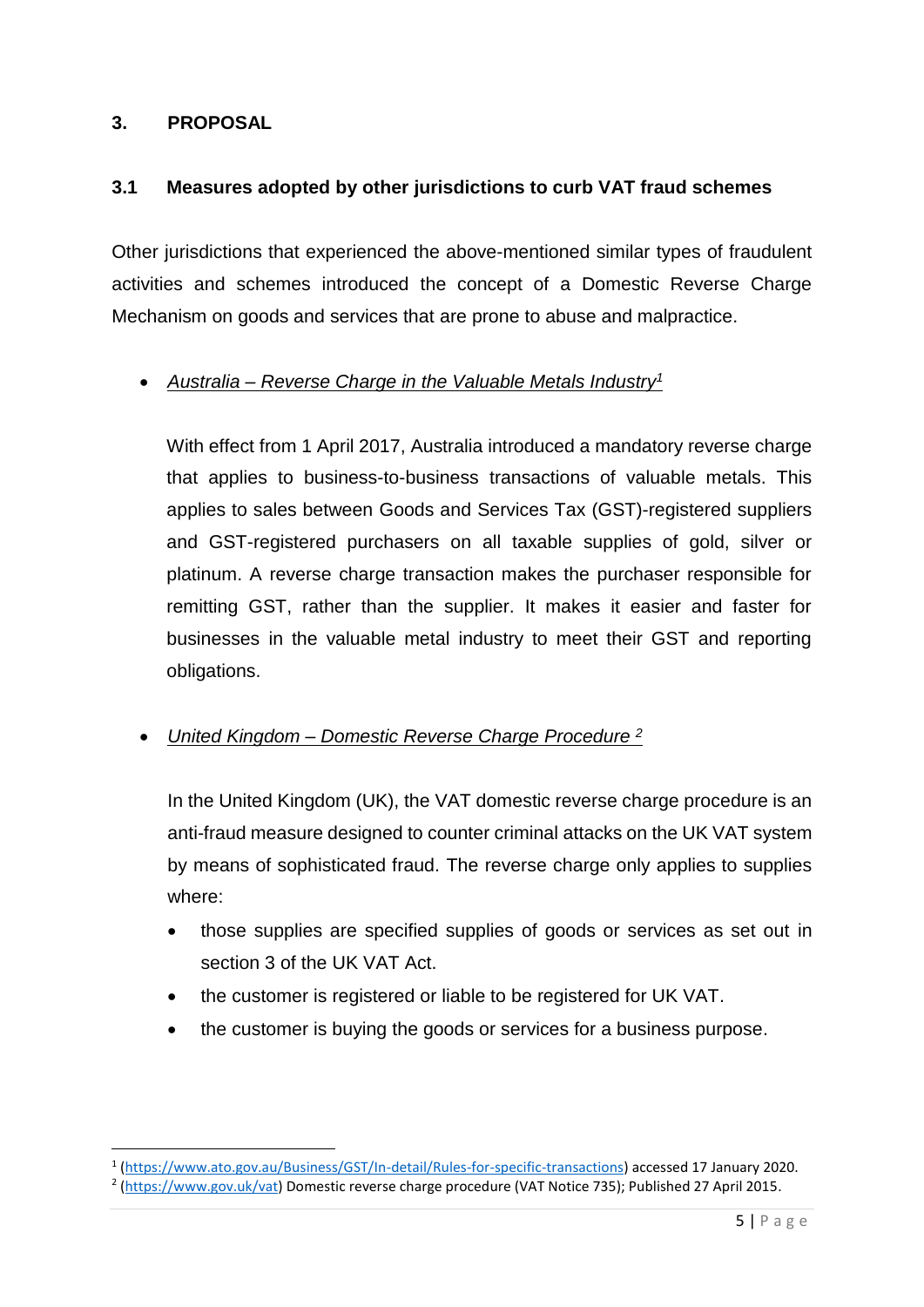## **3.2 Measure proposed by South Africa to curb VAT fraud schemes**

In order to curb VAT fraud schemes in relation to gold and goods containing gold, it is proposed that similar to other countries, South Africa introduces a Domestic Reverse Charge ("DRC"). This DRC will be introduced through Regulations in terms of section 74(2) of the VAT Act. The policy objective of the DRC Regulations is that it is an antiabuse measure aimed at removing the opportunity for fraudulent vendors to recharacterise gold and goods containing gold, make minimal VAT payments to SARS and extract large amounts of VAT refunds from the *fiscus*.

## *Vendors subject to DRC Regulations*

The DRC Regulations will apply to all registered vendors involved in the entire production and distribution chain that make supplies of defined valuable metal, namely, any goods containing gold in the form of jewellery, bars, blank coins, ingots, buttons, wire, plate, granules, in a solution, residue or similar forms, including any ancillary goods or services

## *Goods subject to DRC Regulations*

The DRC Regulations will apply to the valuable metal as defined in the Regulations, being any goods containing gold in the form of jewellery, bars, blank coins, ingots, buttons, wire, plate, granules, in a solution, residue or similar forms, including any ancillary goods or services.

Such goods may have traces of other metallic materials, but the ambit of the supply, for purposes of these Regulations, remains the supply of a gold bearing good or, including the supply of any "ancillary goods or services" (for example packaging, polishing, storage etc). As such, where a supply consists of a goldbearing item in the forms above, together with ancillary goods or services, the full consideration in respect of both supplies will be subject to VAT at the standard rate and subject to the DRC Regulations.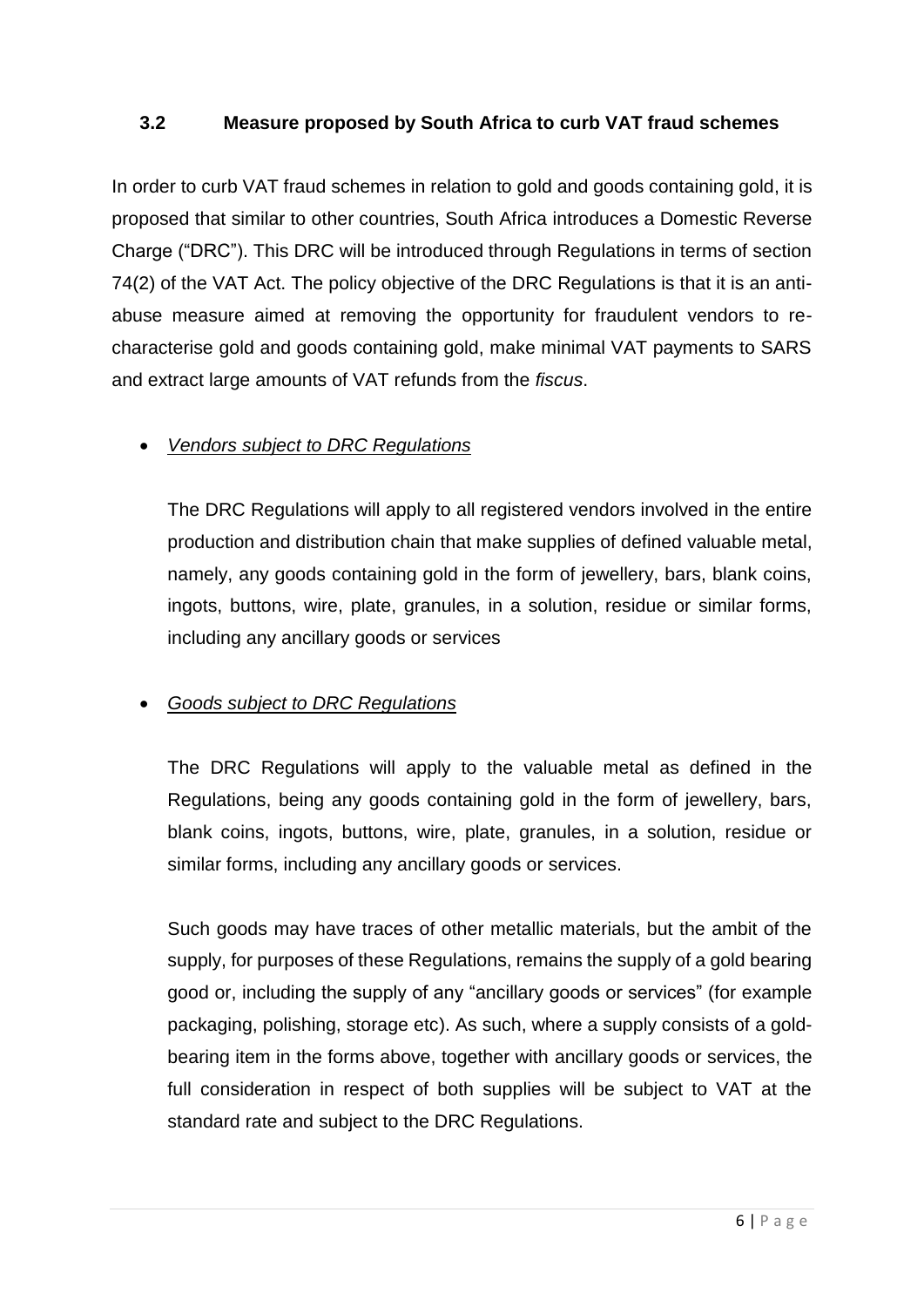*Goods excluded from the application of DRC Regulations*

The following goods are excluded from the application of DRC Regulations:

- o Supplies of goods produced from raw materials by any "holder" as defined in section 1 of the Mineral and Petroleum Resources Development Act 28 of 2002, or any person contracted to such "holder" to carry on mining operations in respect of the mine where the "holder" carries on mining operations;
- o Supplies contemplated in section 11(1)*(f), (k) or (m)* of the VAT Act, 1991.

That said, the exclusions do not widen the ambit of the Regulations to all valuable metal in its entirety.

## *Workings of the DRC Regulations*

The DRC Regulation is conceptualised on the following basis:

- o the acquiring vendor (recipient) of valuable metal and supplying vendor (supplier) of valuable metal must be registered vendors.
- o the supply of valuable metal must be a supply chargeable with VAT at the standard rate.
- o The recipient of valuable metal becomes the vendor liable to account for and pay the VAT (on behalf of the supplier) to the *fiscus.*
- o the recipient of valuable metal (if entitled to deduct input tax, subject to sections 16, 17, 20 and 21 of the VAT Act) is only allowed to deduct the input tax on the acquisition, if the recipient has accounted for and paid to SARS the VAT charged by the supplier in accordance with the principles prescribed by the DRC Regulations.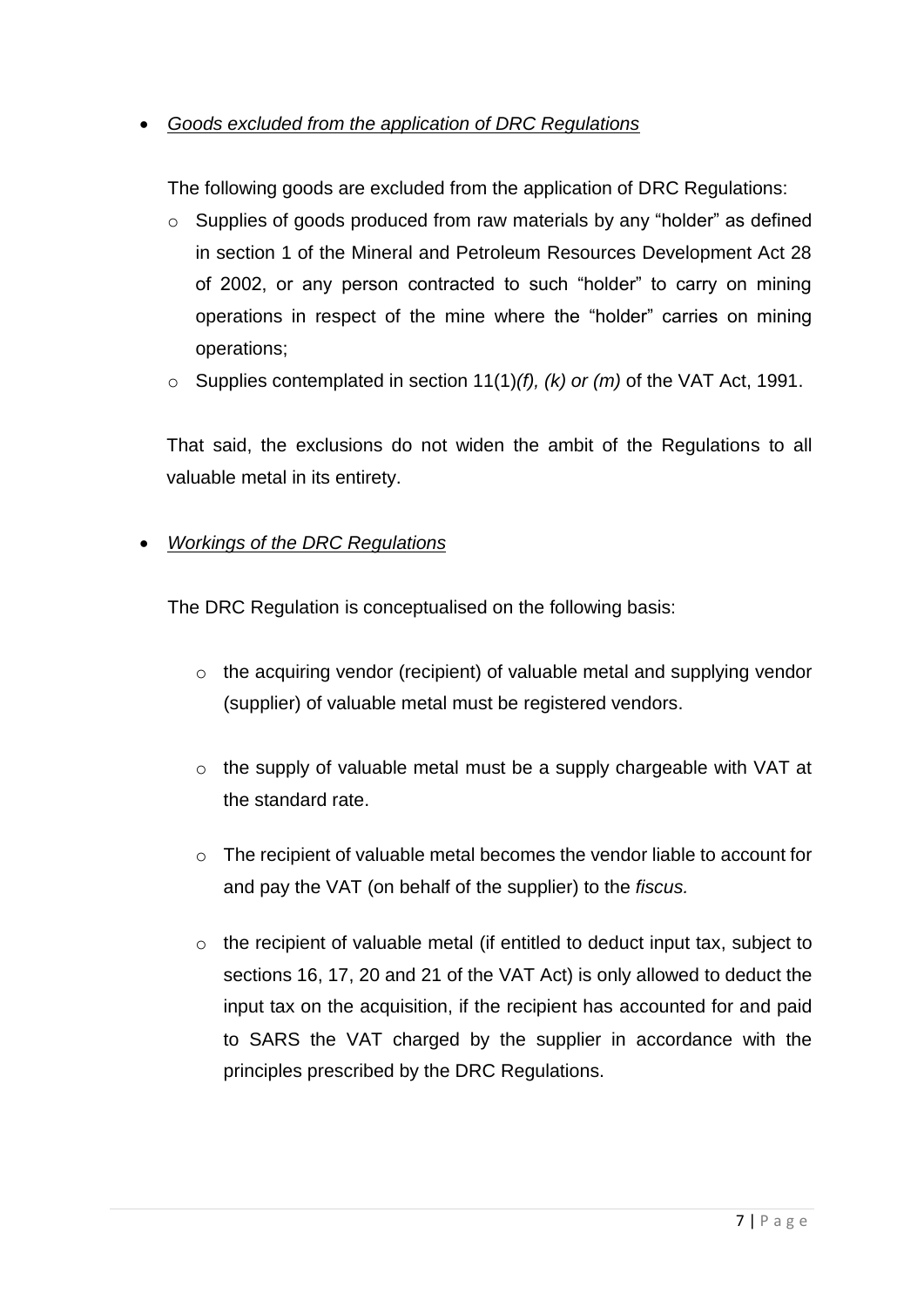- o the supplier of valuable metal will not be entitled to input tax on irrecoverable debts as the recipient will account for and pay the VAT to SARS, on behalf of the supplier.
- o the supplying vendor remains liable to levy/charge the VAT on the supply of valuable metal but will not collect such VAT from the recipient vendor. The remittance of that VAT to the *fiscus*, is now an obligation placed on the recipient vendor. Hence, the VAT payable on the supply of valuable metal is aligned with the recipient's entitlement to deduct input tax.
- $\circ$  if the supply of valuable metal is made to an end user, e.g., a fully exempt business or a person not registered for VAT, the VAT is to be charged, accounted for and remitted under the rules prescribed in the present VAT system, i.e. the DRC Regulations will not apply to transactions between such persons, as they are not transactions between vendors.
- o the supplier of valuable metal must take reasonable steps to verify the VAT registration status of the recipient.
- o the supplier of valuable metal is required to maintain and retain, as part of VAT recordkeeping, a list of all supplies subject to the DRC Regulations.
- o the recipient, after having received the tax invoice from the supplier, or in the case of recipient-created tax invoices, being issued by the recipient vendor, must notify the supplying vendor in writing by means of a statement within 21 business days of the end of the calendar month during which the output tax was declared, where the supply of valuable metal is subject to the DRC, with the particulars prescribed in the Regulations.
- $\circ$  the supplier and recipient of valuable metal must compulsorily inform SARS that they engage in transactions that fall within the ambit of the DRC Regulations, by updating their VAT registration status.